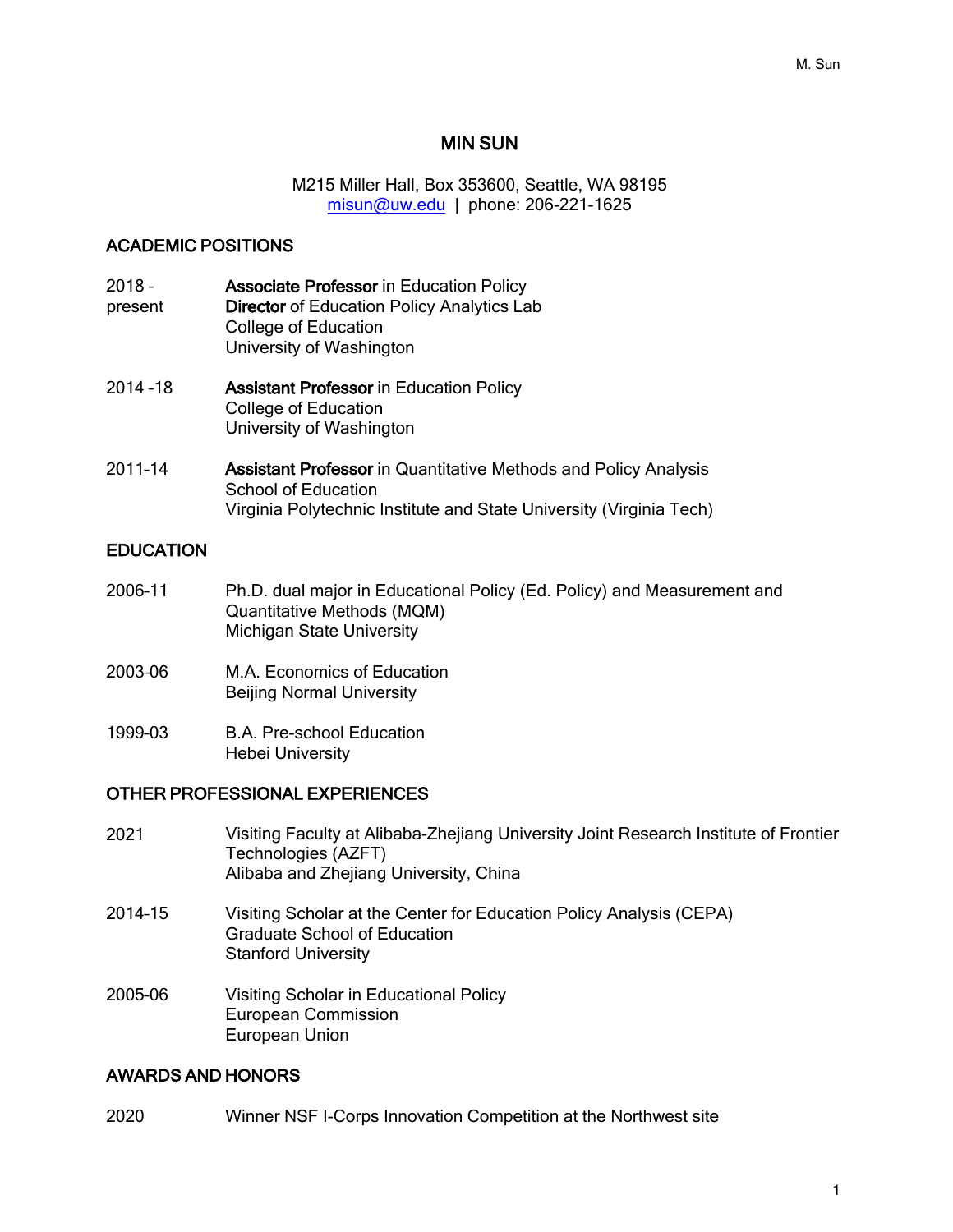Thomas B. Fordham Institute and American Enterprise Institute: Emerging Education Policy Scholar National Science Foundation (NSF): Early Career Scholar American Educational Research Association (AERA): Dissertation Grant Award Michigan State University: Graduate Student Research Enhancement Award Michigan State University: Erickson Research Fellowship Beijing Normal University: Excellent Thesis for Master's Degree European Commission: Full Erasmus Mundus Scholarship

#### PRIMARY RESEARCH GRANTS

07/2021-06/23 National Science Foundation, "PFI-TT: Using 'Big Data' Analytics to Empower K-12 Teachers for Instructional Improvement." Principal Investigator. Award amount: \$250,000. 07/2021-06/24 National Science Foundation, "Developing the STEM Workforce: Career Pathways of Math and Science Teachers in Texas and Washington after the COVID-19 Pandemic." Co-Principal Investigator (with PI, David Knight, Co-PI, Christopher A. Candelaria, & David DeMatthews). Award amount: \$1,500,000. 04/2021-06/21 Bill & Melinda Gates Foundation, "Racial Equity-Centered Accountability and Assessment Frameworks for K-12 Student Success." Lead Investigator (with PI, Deborah McCutchen). Award amount: \$25,800. 01/2021-12/22 William T. Grant Foundation, "Reducing Inequality through School Finance Reforms: Understanding the Mechanisms and Outcomes." Principal Investigator (with Equal Co-PIs, David Knight & Christopher A. Candelaria, and Co-PI, Marge Plecki). Award amount: \$250,000. 09/2020-12/20 Bill & Melinda Gates Foundation, "Frameworks and Strategies for Data Equity Practices." Lead Investigator (with PI, Deborah McCutchen). Award amount: \$25,800. 07/2019–06/22 Institute of Education Sciences (IES), "Systemic Teacher Talent Management: Partnering to Support Beginning and Struggling Veteran Teachers." Principal Investigator (with Co-PIs Clover Codd, Eric Anderson, Marge Plecki, & Kevin Bastian). Award amount: \$400,000. 07/2018–06/20 Spencer Foundation, "Public Policy, Organizational Reform Strategies and Performance: A Textual Analysis of Strategic Actions that Move the Needle in Underperforming Schools." Principal Investigator. Award amount: \$50,000. 01/2018–12/20 Spencer Foundation, "Collaborating to Build School and Systems Capacity for Racial Equity". Co-Principal Investigator (with PI Ann Ishimaru and Co-

PI Filiberto Barajas-López). Award amount: \$400,000.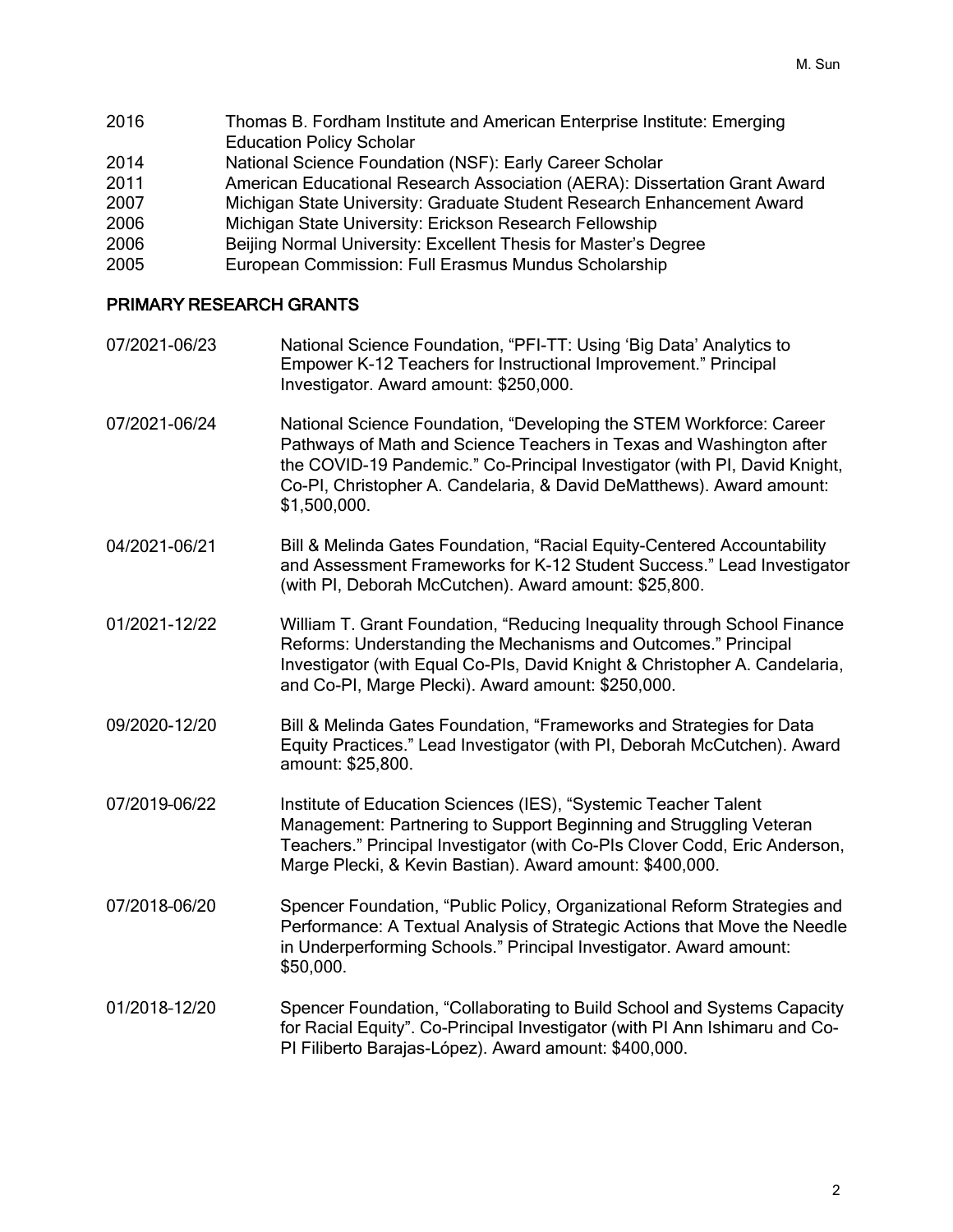- 08/2014–07/20 National Science Foundation (NSF), "CAREER: Exploring Beginning Mathematics Teachers' Career Patterns." Principal Investigator. Award amount: \$621,578.
- 08/2014–07/20 National Science Foundation (NSF), Supplement to "CAREER: Exploring Beginning Mathematics Teachers' Career Patterns." Principal Investigator. Award amount: \$86,942.
- 06/2017–05/18 Washington Educational Research Association (WERA), "Research Collaborative on Addressing Systemic Disparities in Education." Co-Principal Investigator (with PI Ann Ishimaru and Co-PI Filiberto Barajas-López). Award amount: \$4,185.
- 09/2013–08/15 National Science Foundation (NSF), "Cross-National Comparison of School and District Supports for High-Quality Mathematics Instruction in the U.S. and China." Co-Principal Investigator (with PI Thomas Smith and Co-PI Paul Cobb). Award amount: \$200,000.
- 07/2013–06/14 Virginia Tech, "Organizing for Policy Implementation in Schools: Evidence from the Implementation of New Performance-Based Teacher Evaluation Reform in Virginia." Jointly funded by the College of Liberal Arts and Human Sciences (CLAHS) Grant-Writing Incentive Grants and Institute for Society, Culture, and Environment (ISCE). Principal Investigator. Award amount: \$10,000.
- 08/2012–09/12 Virginia Tech, "School and District Supports for Mathematics Teachers' Learning." Funded by the Institute for Society, Culture, and Environment (ISCE). Principal Investigator. Award amount: \$5,000.
- 06/2010–05/11 American Educational Research Association (AERA), in conjunction with National Science Foundation (NSF), "Shaping Professional Development to Promote the Diffusion of Instructional Expertise among Teachers." Principal Investigator. Award amount: \$20,000.

### PEER-REVIEWED JOURNAL ARTICLES

\* indicates a graduate or former graduate student; # indicates a practitioner

- Aulck, L.\*, Malters J., Lee C. Mancinelli, G., Sun, M., & West, J. Helping students FIG-ure it out: A computational mixed-methods study of freshmen seminars via FIGs. AERA Open. (in press)
- Sun, M., Kennedy, A.I.\*, & Loeb, S. (2021). The longitudinal effects of School Improvement Grants. Educational Evaluation and Policy Analysis. https://doi.org/10.3102/01623737211012440
- Bastian, K.C., Sun, M., & Lynn, H. (2021). What do surveys of program completers tell us about teacher preparation quality? Journal of Teacher Education, 72(1), 11-26.
- Sun, M., Kennedy, A.I.\*, & Anderson, E.M.# (2020). The multidimensionality of school performance: Using multiple measures for school accountability and improvement. Education Policy Analysis Archives, 28 (89). https://doi.org/10.14507/epaa.28.4689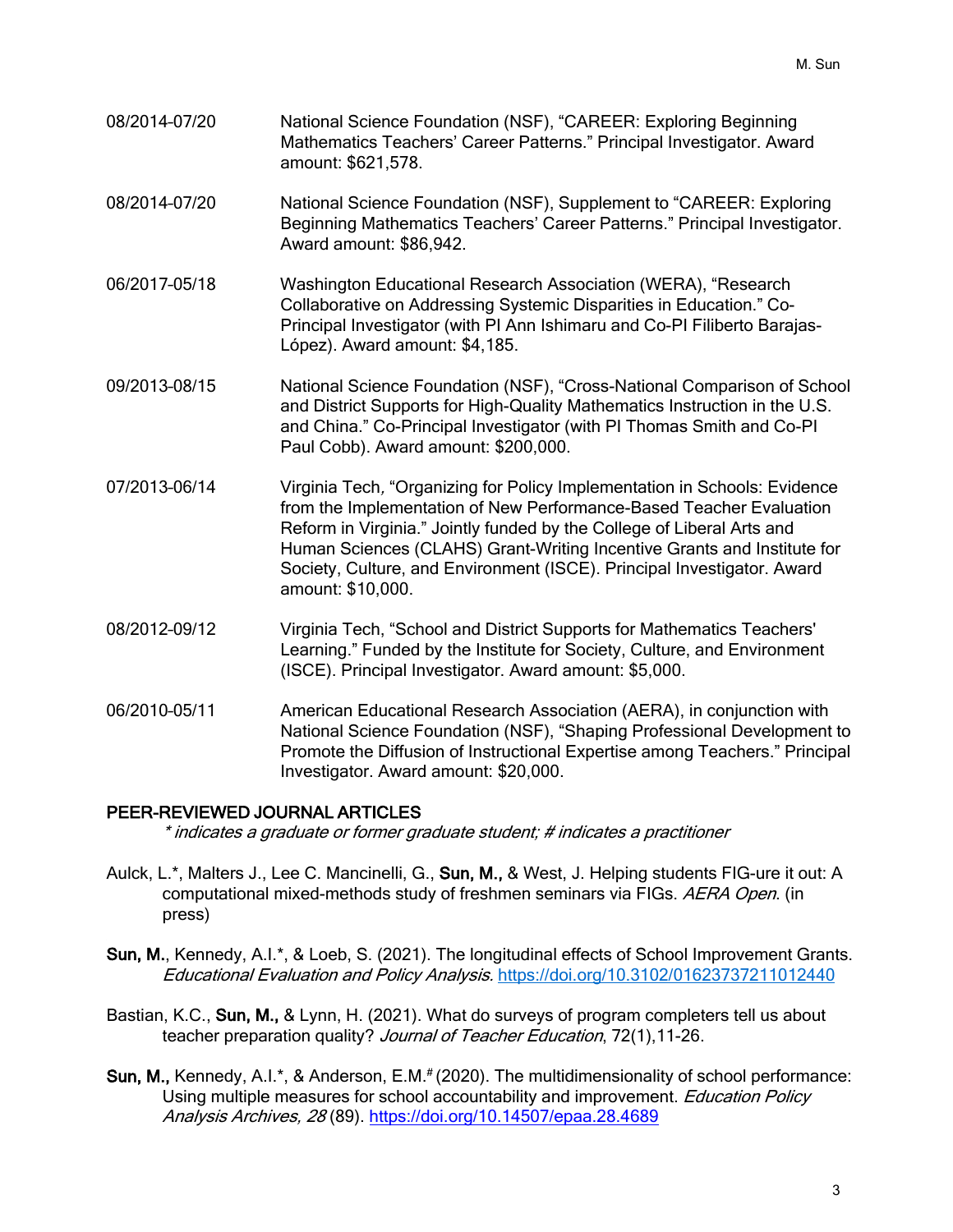- Kim, J. \*, & Sun, M. (2020). The implementation and potential effects of teacher evaluation under local control. School Effectiveness and School Improvement, 32(2), 279-305.
- Sun, M., Liu, J., LeClair, Z.\*, & Zhu, J.\* (2019). Using a text-as-data approach to understand reform processes: A deep exploration of school improvement strategies. *Educational* Evaluation and Policy Analysis, 41(4), 510-536.
- Kim, J. \*, Sun, M., & Youngs, P. (2019). Developing the 'will': The relationship between teachers' perceived Policy legitimacy and instructional improvement? Teachers College Record, 121(3), 1-44.
- Sun, M. (2018). Black teachers' retention and transfer patterns in North Carolina: How do patterns vary by teacher effectiveness, subject, and school conditions? AERA Open, 4(3), https://doi.org/10.1177/2332858418784914
- Master, B., Sun, M., & Loeb, S. (2018). Teacher workforce developments: Recent changes in academic competitiveness and job satisfaction of new teachers. Education Finance and Policy, 13(3), pp.310-332.
- Sun, M., Penner, E., & Loeb, S. (2017). Resource- and approach-driven multi-dimensional change: Three-year effects of School Improvement Grants. American Educational Research Journal, 54(4), 607–643.
- Sun, M., Saultz, A.\*, & Ye, Y.\* (2017). Federal policy and the teacher labor market: Exploring the effects of NCLB school accountability on teacher turnover. School Effectiveness and School Improvement, 28(1), 102–122.
- Sun, M., Loeb, S., & Grissom, J. A. (2017). Building teacher teams: Positive spillover from more effective colleagues. *Educational Evaluation and Policy Analysis, 39*(1), 104-125.
- Sun, M., & Ni, Y. (2016). Work environments and labor markets: Explaining principal turnover gap between charter schools and traditional public schools. *Educational Administration* Quarterly, 52(1), 144–183.
- Ni, Y., Sun, M., & Rorrer, A. (2015). Principal turnover: Upheaval and uncertainty in charter schools? Educational Administration Quarterly, 51(3), 409-437.
- Frank, K. A., Lo, Y., & Sun, M. (2014). Social network analysis of the influences of educational reforms on teachers' practices and interactions. Zeitschrift für Erziehungswissenschaft, 17, 117–134. (all three authors are in equal authorship, alphabetically ordered).
- Sun, M., Garrison, A.\*, Larson, C. J., & Frank, K. A. (2014). Exploring colleagues' professional influences on mathematics teachers' learning. Teachers College Record, 116(6), 305-335.
- Konstantopoulos, S., & Sun, M. (2014). Are teacher effects larger in small classes? School Effectiveness and School Improvement, 25(3), 312–328.
- Sun, M., Penuel, W. R., Frank, K. A., Gallagher, H. A., & Youngs, P. (2013). Shaping professional development to promote the diffusion of instructional expertise among teachers. Educational Evaluation and Policy Analysis, 35(3), 344–369.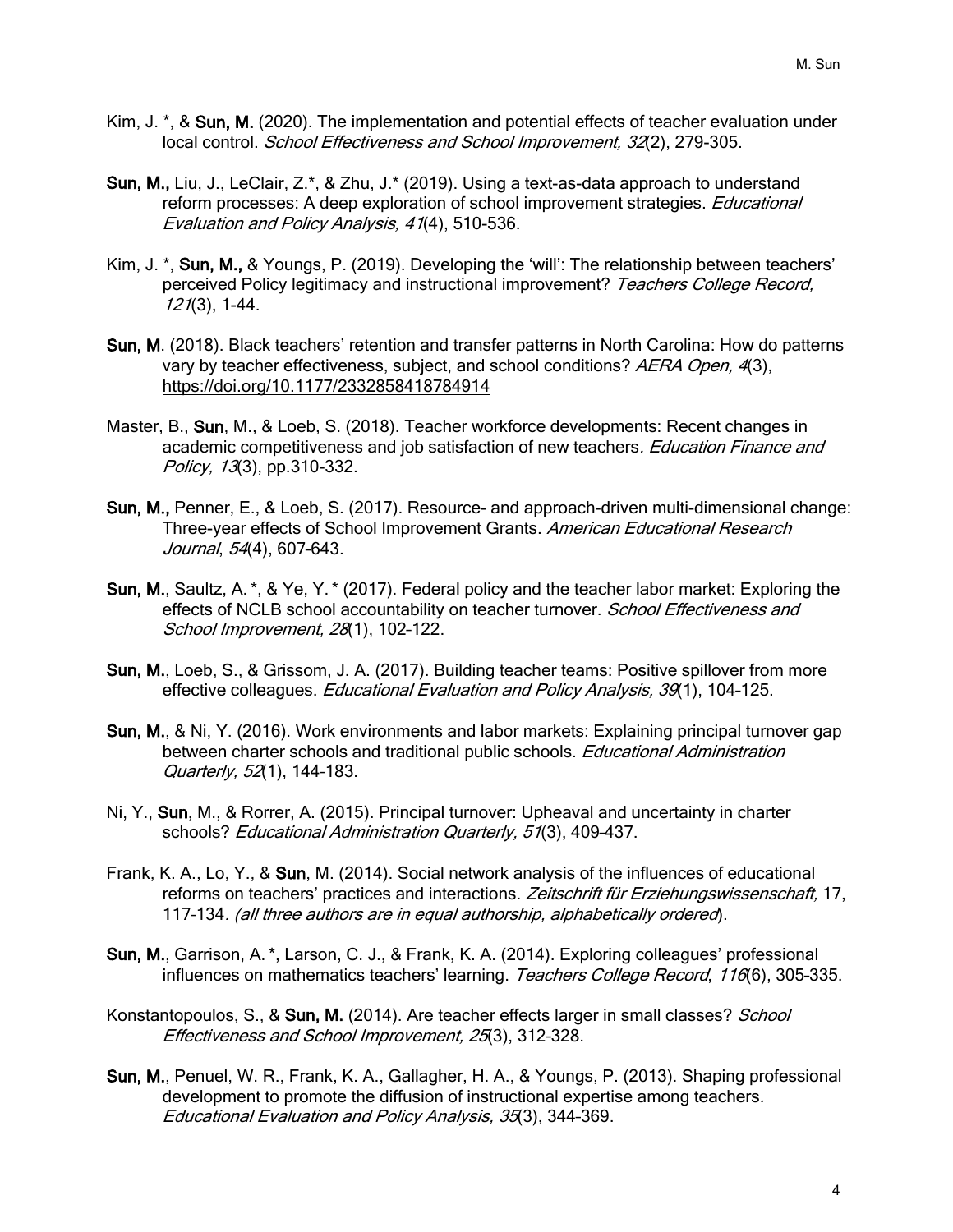- Sun, M., Frank, K. A., Penuel, W.R., & Kim, C. (2013). How external institutions penetrate schools through formal and informal leaders? *Educational Administration Quarterly, 49*(4), 610-644.
- Penuel, W. R., Frank, K. A., Sun, M., Kim, C., & Singleton, C. A. (2013). The organization as a filter of institutional diffusion. Teachers College Record, 115(1), 306-339.
- Konstantopoulos, S., & Sun, M. (2012). Is the persistence of teacher effects in early grades larger for lower-performing students? American Journal of Education, 118(3), 309-339.
- Penuel, W. R., Sun, M., Frank, K. A., & Gallagher, H. A. (2012). Using social network analysis to study how collegial interactions can augment teacher learning from external professional development. American Journal of Education, 119(1), 103-136.
- Sun, M., Youngs, P., Yang, H., Chu, H., & Zhao, Q. (2012). The association of district principal leadership evaluation with learning-centered leadership practice: Evidence from Michigan and Beijing. *Educational Assessment, Evaluation and Accountability, 24*(3), 189-213.
- Sun, M., & Youngs, P. (2009). How does district principal evaluation affect learning-centered principal leadership? Evidence from Michigan school districts. Leadership and Policy in Schools, 8(4), 411-445.

#### MANUSCRIPTS UNDER PEER REVIEW

- Knight, D., Hassairi, N., Candelaria, C., Sun, M., & Plecki, M. Prioritizing school finance equity during an economic downturn: Recommendations for state policymakers. (R&R).
- Ishimaru, A., Barajas-López, F., Sun, M. Transforming the role of Research and Practice Partnership (RPPs) in remaking educational systems. (Under Review)

### BOOK CHAPTERS

- Penuel, W. R., Spillane, J. P., & Sun, M. (2021). Learning sciences and policy: a decade of mutual engagement. In (Eds. R.K. Sawyer) Handbook of the Learning Sciences ( $3<sup>d</sup>$  Edition). New York, NY: Cambridge University Press.
- Sun, M., Mutcheson B. R. \*, & Kim, J.\* (2015). Teachers' use of information to improve instruction and school supports for this use. In J. A. Grissom & P. Youngs (Eds.), Making the most of multiple measures: The impacts and challenges of implementing rigorous teacher evaluation systems (pp. 102-115). New York, NY: Teachers College Press.
- Sun, M. (2014). Capacity building of organizations. In D. J. Brewer and L.O. Picus (Eds.), Encyclopedia of education economics and finance (pp. 93-97). Thousand Oaks, CA: Sage Publications.
- Penuel, W. R., Frank, K. A., Sun, M., & Kim, C. (2011). Teachers' social capital and the implementation of schoolwide reforms. In S. Kelly (Ed.), Assessing teacher quality: Understanding teacher effects on instruction and achievement (pp. 183-200). New York, NY: Teachers College Press.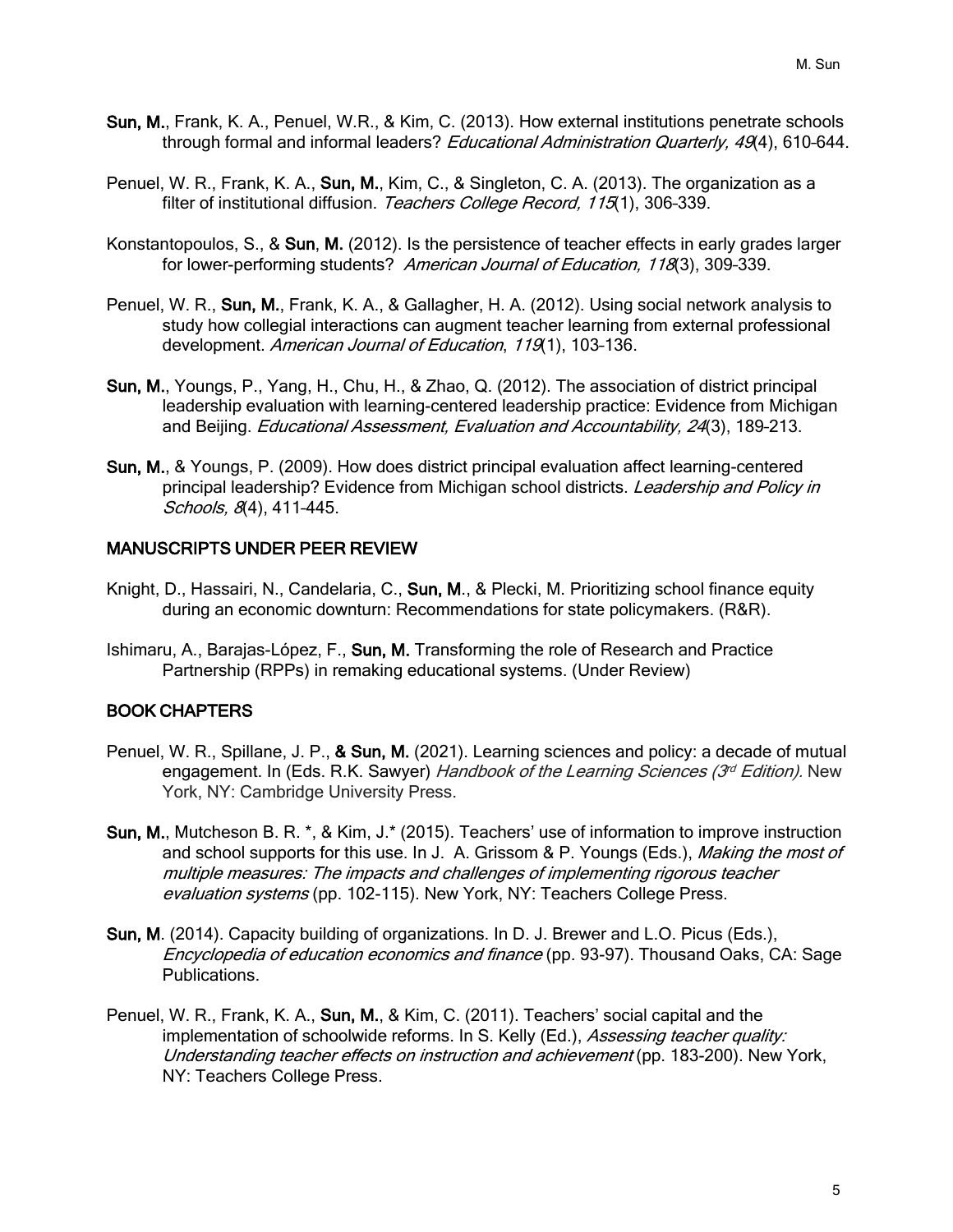### PUBLISHED COMMENTARIES, BRIEFS AND REPORTS (SELECTED)

- Sun, M. (June, 2020). Reinvesting in school improvement as a strategy for economic recovery. Brown Center Chalkboard at the Brookings Institute. Retrieved from https://www.brookings.edu/blog/brown-center-chalkboard/2020/06/12/reinvesting-inschool-improvement-as-a-strategy-for-economic-recovery/
- Sun, M., Kennedy, A.\*, Anderson, E.<sup>#</sup> (2018). *What do states need to know about using multiple* measures for school accountability? Seattle, WA: Education Policy Analytics Lab.
- Bastian, K.C., Sun, M., & Lynn, H. (2017). What do graduate surveys tell us about teacher preparation quality? Chapel Hill, NC: Education Policy Initiative at Carolina.
- Sun, M., Mutcheson, R. B. \*, & Kim, J.\* (2015). The implementation of Virginia Teacher Evaluation System: Year 2 Report. Seattle, WA: University of Washington.
- Sun, M., Mutcheson, R. B.\* (2014). The implementation of Virginia Teacher Evaluation System: Year 1 Report. Blacksburg, VA: Virginia Tech.
- Sun, M. (2013). Shaping professional development to promote the diffusion of instructional expertise among teachers. Palo Alto, CA: Policy Analysis for California Education.
- Sun, M. (2012). Evaluation of the National Writing Project School Partnership: Report on a social network analysis. Blacksburg, VA: Virginia Tech.

### INVITED SPEAKER PRESENTATIONS (SELECTED)

 Speaker Series on "Big Data" in Educational Research, Beijing Normal University, China. Speaker Series of Education Committee, University of Chicago, IL. Data Science in Education Speaker Series, College of Education, University of Oregon, OR. LEV Webinar, the Leagues of Educational Voter, Seattle, WA. Featured panel at The International Teacher Leadership Conference, Bill & Melinda Gates Foundation and the University of Florida, Miami, FL. Joint seminar at the Department of Economics and Woodring College of Education at Western Washington University, Bellingham, WA. Labor Economics brownbag at the University of Washington, Seattle, WA. Social Network Analyses seminar at Michigan State University, East Lansing, MI. Faculty seminar at the Center for Education Policy Analysis (CEPA) at Stanford University, Palo Alto, CA. EdPolicyWorks: The Center for Education Policy and Workforce Competitiveness. University of Virginia, Charlottesville, VA. Educational Policy Center at Michigan State University, East Lansing, MI.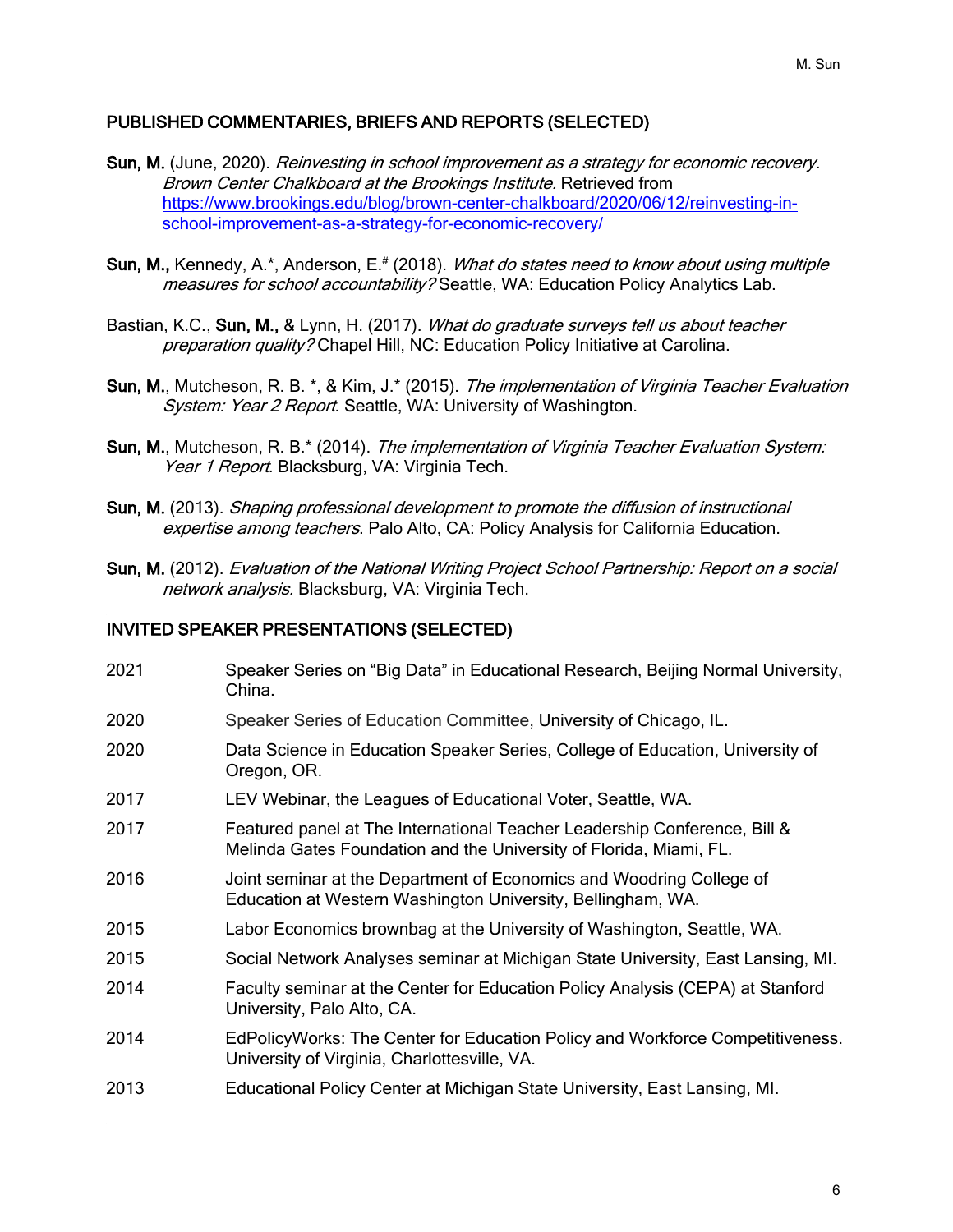## MEDIA COVERAGE (SELECTED)

| 2020 | "Podcast: Reinvesting in school improvement as a strategy for economic recovery<br>from COVID-19". UW Today and the UW COE News |
|------|---------------------------------------------------------------------------------------------------------------------------------|
|      | "Can big data help faster a more culturally responsive teaching workforce?"                                                     |
|      | EduTalks 2020, UW College of Education                                                                                          |
|      | "Hindsight improves the picture for Obama-Era school improvement program"                                                       |
|      | <b>Education Week</b>                                                                                                           |
|      | "Machine learning in schools? UW researcher eyes big role for big data in                                                       |
|      | improving public education" Seattle Times                                                                                       |
|      | "Big Obama administration grants for Washington's worst schools paid off, new                                                   |
| 2019 | study shows" Seattle Times<br>"Performance gap among Washington students widens on national test as gifted                      |
|      | education faces scrutiny" Seattle Times                                                                                         |
|      | "11 Charts that changed the way we think about schools in 2018" The 74 Million                                                  |
|      | <b>Kids</b>                                                                                                                     |
| 2018 | "Black teachers leave schools at higher rates-Why?" Chalkbeat                                                                   |
|      | "Grants to strengthen community-engaged partnerships." UW COE News.                                                             |
| 2017 | "Betsy DeVos called Obama's school turnaround program a failure, but new                                                        |
|      | research shows it worked-in a few places." Chalkbeat                                                                            |
|      | "Study: Sustained investment in lowest-performing schools can drive                                                             |
|      | improvement." UW Today                                                                                                          |
|      | "UW study suggests federal school-improvement grants weren't a complete                                                         |
|      | waste." Seattle Times                                                                                                           |
|      | "Criticized federal grant program helped turn around Spokane's Rogers High<br>School." The Spokesman-Review                     |
| 2016 | "School leadership and teacher collaboration." Education Week                                                                   |
|      | "An effective teacher can improve student learning across the grade, study finds."<br><b>Education Week</b>                     |
|      | "New teachers rate higher academically than in the past." Seattle Times                                                         |
|      | "A teacher satisfaction gap? New study shows teachers of color less happy in their<br>schools." The 74 Million Kids             |
|      | "Teachers of color less happy in their schools, new study shows." UW COE                                                        |
|      | <b>Newsletter</b>                                                                                                               |
| 2015 | "The spillover effect: Good teaching doesn't stop at the classroom door." UW<br>Today                                           |
|      | "Social capital matters as much as human capital-A message to skeptics." Albert                                                 |
|      | Shanker Institute Blog                                                                                                          |
|      | "What makes professional development ripple through a school?" School<br>Leadership 2.0                                         |
|      |                                                                                                                                 |

## PEER-REFEREED CONFERENCE PRESENTATIONS (SELECTED)

- Sun, M., Candelaria, C. A., Knight, D. \*LeClair, Z., & \*Kabourek, S.E. \* Chang, K, T-C. The effects and mechanisms of McCleary school finance reforms on teacher salary and labor markets. Paper presented at:
	- Annual Meeting of the Association for Education Finance and Policy (AEFP), March 2021.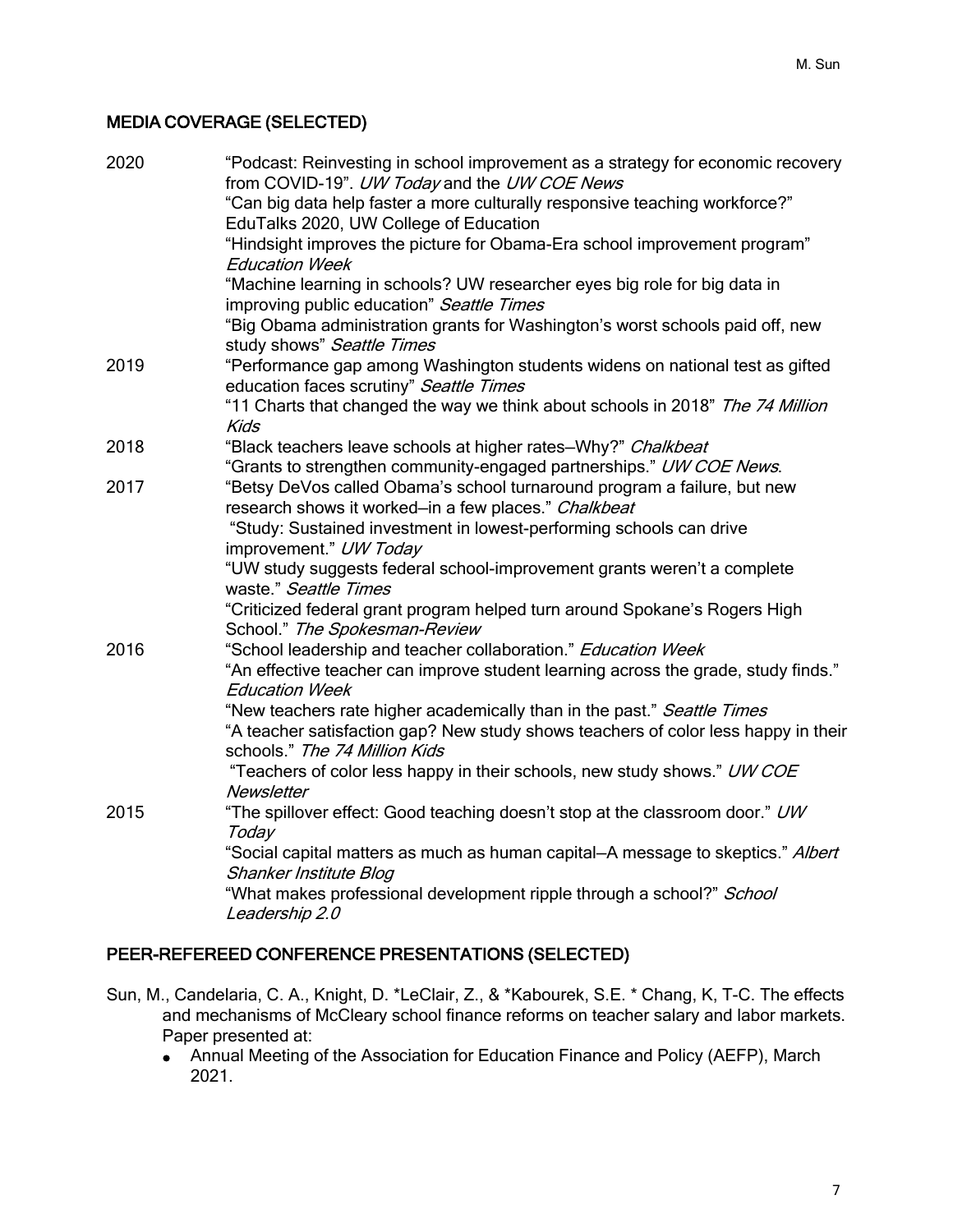- Sun, M., Kennedy, A., & Loeb, S. *The longitudinal effects of School Improvement Grants.* Different versions of this paper presented at:
	- Annual Meeting of the American Education Research Association (AEFP), Toronto, Canada, April, 2018.
	- Annual Meeting of the Association for Public Policy Analysis and Management (APPAM), Denver, CO. November 2019.

Sun, M., Liu, J., Zhu, J., & LeClair, Z. Public policy, organizational reform strategies, and performance: A textual analysis of strategic actions that move the needle in underperforming schools. Different versions of this paper presented at:

- Annual Meeting of the Association for Education Finance and Policy (AEFP), Portland, OR. March, 2018.
- Annual Meeting of the Association for Public Policy Analysis and Management (APPAM), Chicago, IL. November, 2017.

Sun, M., Penner, M., & Loeb, S. Resource- and approach-driven multi-dimensional change: Threeyear effects of School Improvement Grants. Different versions of this paper presented at:

- Annual Meeting of the Association for Education Finance and Policy (AEFP), Washington, DC. March, 2017.
- Annual Meeting of the Association for Public Policy Analysis and Management (APPAM), Washington DC. November, 2016.

Sun, M. Retention and transfer patterns of Black teachers vary by their effectiveness, subjects, and school conditions. Different versions of this paper presented at:

- Annual Meeting of the Association for Education Finance and Policy (AEFP), Washington, DC. March, 2017.
- Annual Meeting of the American Education Research Association (AERA), San Antonio, TX. April, 2017

Saultz, A., Lane, J., & Sun, M. (2017, April). What should educational leaders know about teacher policy under ESSA? Paper presented at the Annual Meeting of the American Education Research Association (AERA), San Antonio, TX.

- Sun, M., Loeb, S., & Grissom, J. A. *Building teacher teams: Positive spillover from more effective* colleagues. Different versions of this paper presented at:
	- Annual Meeting of the Association for Education Finance and Policy (AEFP), Denver, CO. March, 2016.
	- Annual Meeting of the Association for Public Policy Analysis and Management (APPAM), Miami, FL. November, 2015.
	- Annual Meeting of the American Education Research Association (AERA), San Antonio, TX. April, 2017.
- Sun, M., Mutcheson B. R., & Kim, J. (2016, March). Teachers' use of information to improve instruction and school supports for this use. Paper presented at the Annual Meeting of the Association for Education Finance and Policy (AEFP), Denver, CO.

Sun, M., Saultz, A., & Ye, Y. Federal policy and the teacher labor market: Exploring the effects of NCLB on teacher turnover. Different versions of this paper presented at:

• Annual Meeting of the American Education Research Association (AERA), Chicago, IL. April, 2015.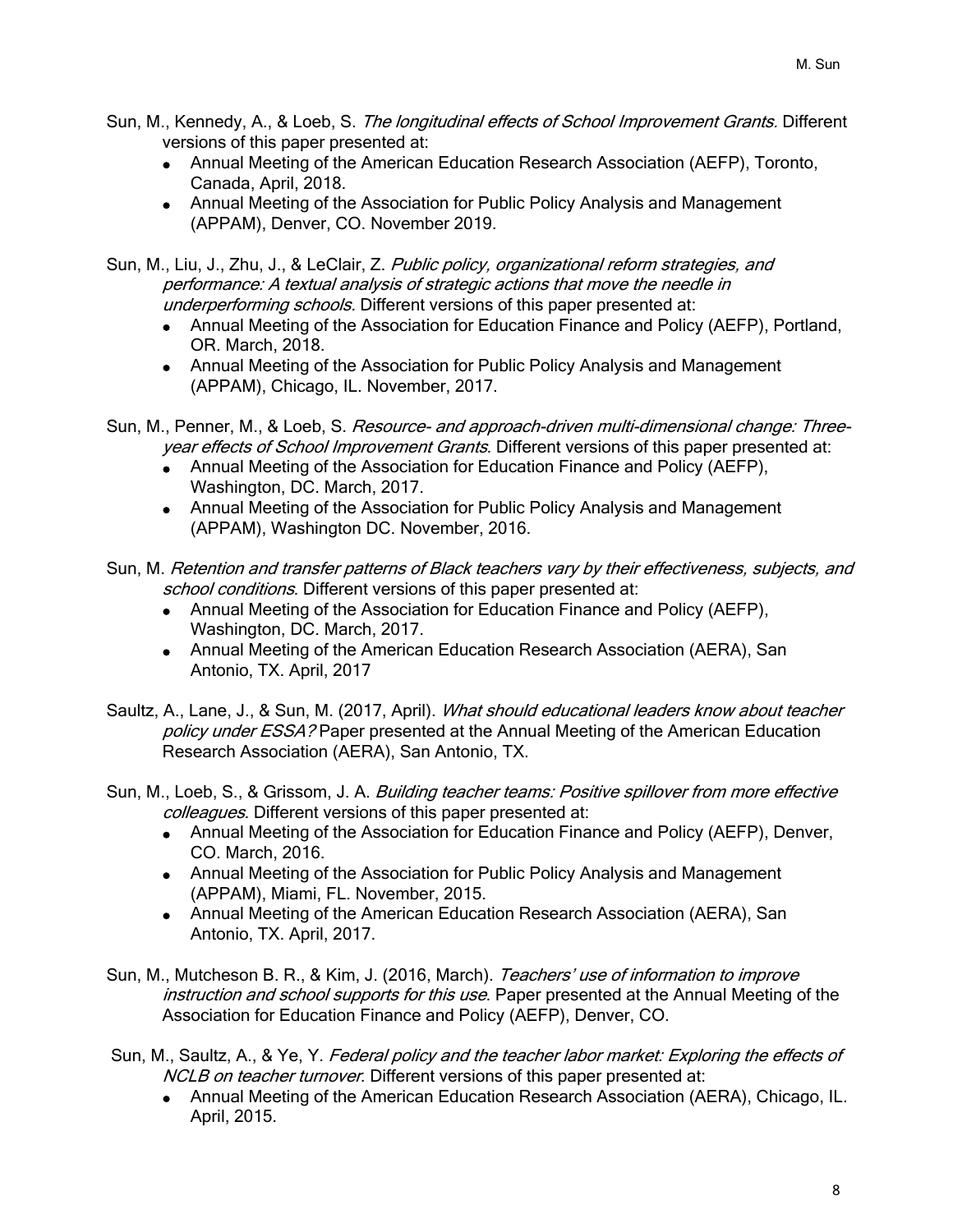- Annual Meeting of the Association for Education Finance and Policy, San Antonio, TX. March, 2014.
- Sun, M., Frank, K. A., Spillane, J., Penuel, W. R., & Daly, A. (2014, April). Analysis of social networks of educators: Empirical findings, practical applications, new directions and theoretical issues. Presenter and Chair, Presidential Session at the Annual Meeting of the American Educational Research Association, Philadelphia, PA.
- Sun, M. (2013, March). *Effects of schools' failure to make Adequately Yearly Progress (AYP) on* teacher turnover: An application of propensity score matching. Paper presented at the Annual Meeting of the Association for Education Finance and Policy, New Orleans, LA.
- Sun, M., & Ni, Y. (2013, March). Explaining the principal turnover gap between charter schools and traditional public schools: Evidence from a nationally representative sample. Paper presented at the Annual Meeting of the Association for Education Finance and Policy, New Orleans, LA.
- Sun, M., & Penuel, W. R. (2012, April). *Longitudinal analysis of how professional development can* promote changes in teaching and learning. Paper presented at the Annual Meeting of the American Educational Research Association, Vancouver, BC, Canada.
- Sun, M., & Youngs, P. (2012, April). The association of district principal leadership evaluation with learning-centered leadership practice. Paper presented at the Annual Meeting of the American Educational Research Association, Vancouver, BC, Canada.
- Sun, M., & Penuel, W. R. (2012, April). *Using social network analysis to study how collegial* interactions can augment teacher learning from external professional development. Paper presented at the Annual Meeting of the American Educational Research Association, Vancouver, BC, Canada.
- Sun, M., & Frank, P. (2011, April). Peers' influence on teachers' pedagogical content knowledge and instructional practices. Paper presented at the Annual Meeting of the American Educational Research Association, New Orleans, LA.
- Sun, M., & Penuel, W. R. (2010, April). Formal versus informal leaders: How institutions penetrate schools. Paper presented at the Annual Meeting of the American Educational Research Association, Denver, CO.

## RESEARCH CONSULTING

| 2015-present | Advisory Board Member, "Pre-service Teachers and Their Clinical Experience."<br><b>PI: Mark Windschitl</b>                                                                                                                             |
|--------------|----------------------------------------------------------------------------------------------------------------------------------------------------------------------------------------------------------------------------------------|
| 2014-2017    | Collaborator, "Effective Human Resource Management in San Francisco<br>Unified School District". Partnership between the Center for Education Policy<br>Analysis at Stanford University and San Francisco Unified School District. Pl: |
| 2013-2018    | Susanna Loeb<br>Consultant, "Building Capacity for Science Standards Through Networked<br>Improvement Communities." Funded by the National Science Foundation<br>(NSF).<br>Pls: Jessica Thompson & Mark Windschitl                     |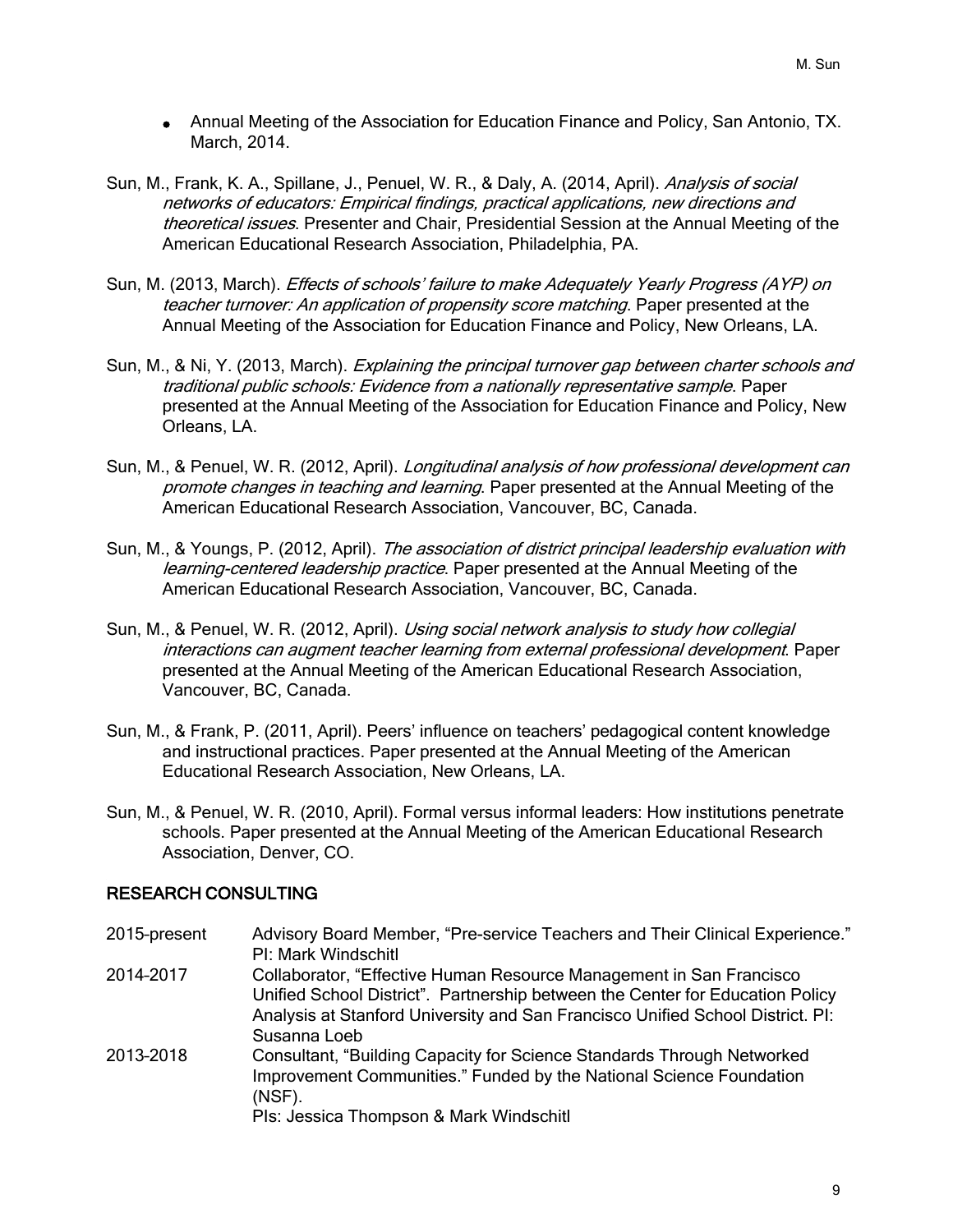2009–12 Consultant, "Middle School Mathematics and the Institutional Setting of Teaching." Funded by the National Science Foundation (NSF). PIs: Paul Cobb & Thomas Smith 2009–12 Consultant, "National Evaluation of Writing Professional Development." Funded by multiple sources, including the Institute of Education Sciences (IES) and the National Science Foundation (NSF). PIs: H. Alix Gallagher & Patrick Shields

## COURSES TAUGHT

EDLPS 302: Introduction to Education Policy EDLPS 560: Education Policy Studies and Practice EDLPS 567: Education Policy for the Improvement of Teaching and Learning EDLPS 564: Economics of Education EDEL 6044: Educational Policy and School Governance EDLPS 567: Applied Quasi-Experimental Design and Data Analysis in Education and Other Social **Sciences** EDRE 6605: Quantitative Research Methods in Education I EDRE 6606: Quantitative Research Methods in Education II EDRE 6654: Multivariate Statistics for Applications to Educational Problem

#### ADVISING OF DOCTORAL STUDENTS

| Chair:               | Carlos Aldrete (Ph.D. student in Education Policy, 2020- present)<br>Zach LeClair (Ph.D. student in Education Policy, 2018- present)<br>Alan Moore (Ph.D. student in Education Policy, 2017-present)<br>Dr. Yincheng Ye (2015); Research Associate at the College of Education at<br><b>Michigan State University</b><br>Dr. Ryan Brock Mutcheson (2015); Assistant Dean of Assessment and Program<br>Evaluation, and Assistant Professor at Carillion School of Medicine at Virginia<br>Tech<br>Dr. Mechelle Savedge Blunt (2013)                                                                                                                                                                                                                                                                                                                         |
|----------------------|------------------------------------------------------------------------------------------------------------------------------------------------------------------------------------------------------------------------------------------------------------------------------------------------------------------------------------------------------------------------------------------------------------------------------------------------------------------------------------------------------------------------------------------------------------------------------------------------------------------------------------------------------------------------------------------------------------------------------------------------------------------------------------------------------------------------------------------------------------|
| Committee<br>member: | Katherine Chang (Ph.D. student in Education Policy, 2020-present)<br>Amy Li (Ph.D. student in school psychology, 2020- present)<br>Andres Sanchez (Ph.D. in Economics, 2019)<br>Linghui Chu (Ph.D. in Early Childhood Studies, 2017-present)<br>Alec Kennedy (Ph.D. in Public Affairs, 2019)<br>Lavi Auluk (Ph.D. in the School, 2019)<br>Caroline Black (Ph.D. In Early Childhood Studies, 2018)<br>Anna Van Windekens (Ph.D. in Special Ed., 2018)<br>Dr. Mahtab Nazemi (Ph.D. in Curriculum and Instruction, 2017)<br>Dr. Jihyun Kim (Ph.D. in Education Policy, 2017)<br>Dr. Sumeyra Sahbaz (Ph.D. in Measurement and Research Methods, 2014)<br>Dr. Molly Hall (Ph.D. in Measurement and Research Methods, 2014)<br>Dr. Roofia Galeshi (Ph.D. in Measurement and Research Methods, 2012)<br>Dr. Kenneth Nicely (Ph.D. in Leadership and Policy, 2012) |

### **SERVICE**

College and University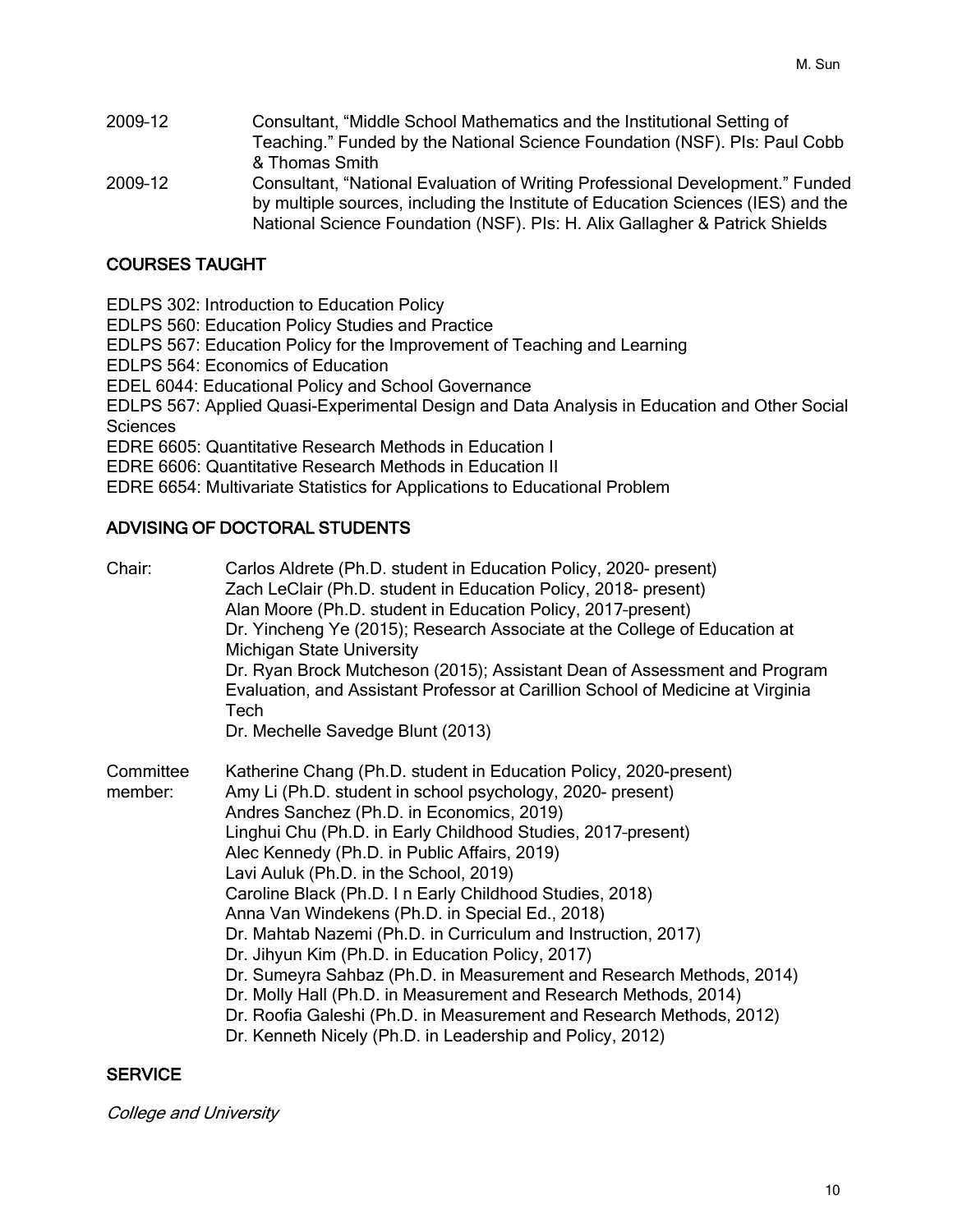| 2020-21 | Chair, Academic Initiative and Program Committee, College of Education at the<br>University of Washington                                                                  |
|---------|----------------------------------------------------------------------------------------------------------------------------------------------------------------------------|
| 2019-20 | Vice Chair, Academic Initiative and Program Committee, College of Education at<br>the University of Washington                                                             |
| 2018-20 | Member, UW Royal Research Funds Review Committee                                                                                                                           |
| 2018-19 | Co-chair, Search Committee for the Associate/Assistant Professor in Educational<br>Finance, Policy, and Politics                                                           |
| 2017-18 | Member, Search Committee for the Assistant Professor in Educational Finance,<br>Policy, and Politics                                                                       |
| 2016-17 | Member, Faculty Development and Support Committee, College of Education at<br>the University of Washington                                                                 |
| 2016    | Sponsor, State Assistant Superintendent, Michael Merrin, UW visit                                                                                                          |
| 2014-15 | Organizer, Teacher Quality and Quantitative Education Policy Forum (jointly with<br>Drs. Cap Peck and Mike Knapp), College of Education at the University of<br>Washington |
| 2013    | Member, Committee for the review of the continuing charter of the Center for<br>Research and Development in Education (CRaDIE) at Virginia Tech                            |
| 2012    | Member, Higher Education Visiting Assistant Professor Search Committee at<br>Virginia Tech                                                                                 |

# Regional and State Level

| $2017 -$<br>present   | Committee member, the Washington State K12 Education Data Governance<br>Committee                                 |
|-----------------------|-------------------------------------------------------------------------------------------------------------------|
| 2016-present          | Expert Panelist, Seattle Public Schools in Washington                                                             |
| 2016-2018             | Expert Panelist, Research-Policy Alliance with the State of Washington Office of<br>School and System Improvement |
| 2015-2018             | Expert Panelist, the State of Washington Professional Educator Standards Board<br>(PESB)                          |
| 2012-2015             | Expert Panelist, Salem City Schools in Virginia                                                                   |
| <b>National Level</b> |                                                                                                                   |

| 2016-present      | Editorial Board Member, <i>Educational Evaluation and Policy Analysis</i>                                   |
|-------------------|-------------------------------------------------------------------------------------------------------------|
| 2018-2019         | Associate Editor, Educational Administration Quarterly (EAQ)                                                |
| 2017-2018         | Member, the Meetings/Conference Committee, Association for Public Policy<br>Analysis and Management (APPAM) |
| 2012, 2013        | Member, AERA Division H Outstanding Publication Award Competition Review<br>Panel                           |
| <b>March 2013</b> | Discussant, the Association of Educational Finance and Policy annual meeting                                |
| 2009-2018         | Proposal Reviewer, American Educational Research Association (AERA) annual<br>meetings                      |
| 2009, 2010        | Proposal Reviewer, University Council of Educational Administration (UCEA)                                  |
| 2011-2019         | Grant Proposal Reviewer, National Science Foundation (NSF)                                                  |
| 2014              | <b>Grant Proposal Reviewer, Spencer Foundation</b>                                                          |